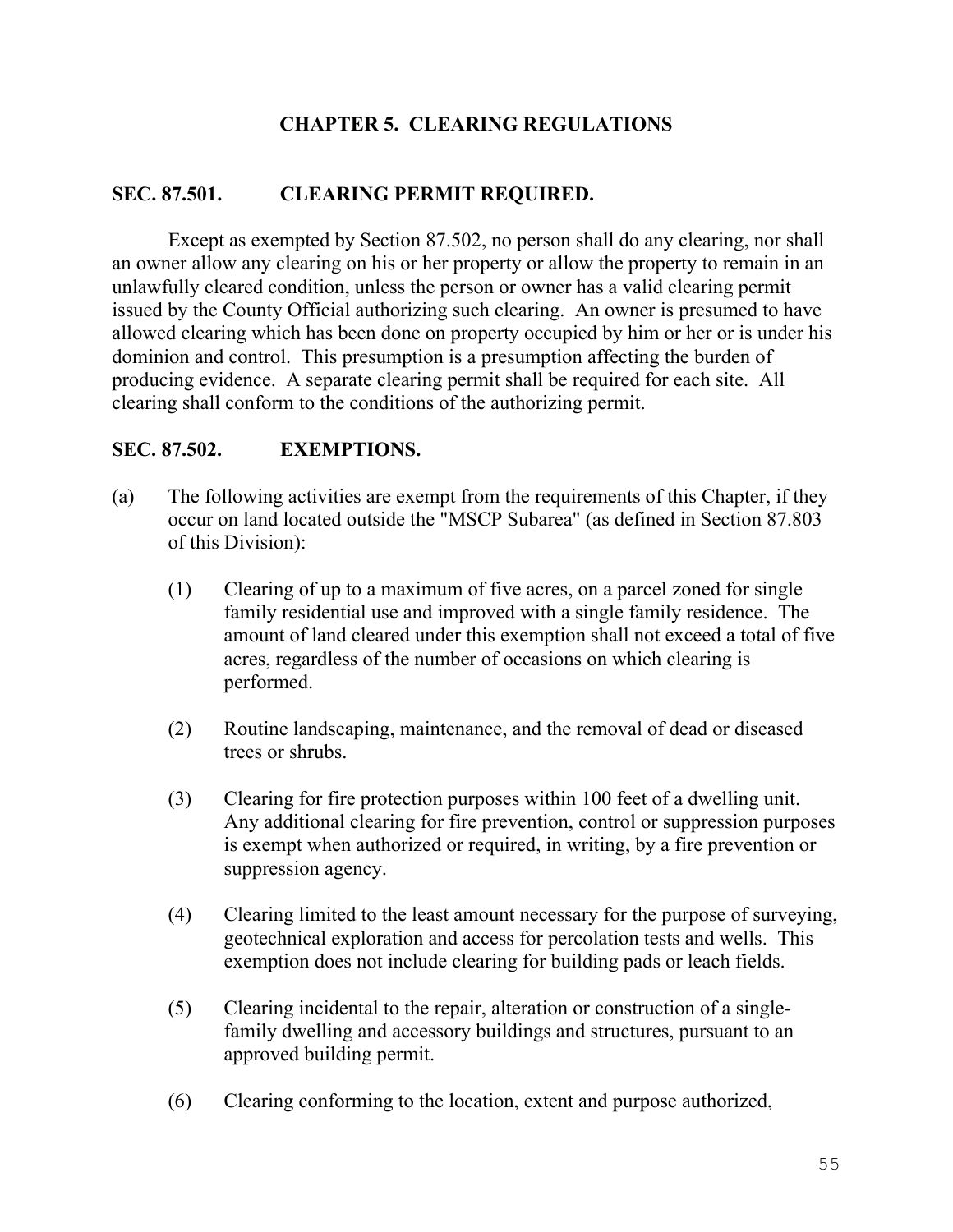explicitly or implicitly, by an approved plot plan pursuant to a discretionary land use permit or a discretionary development permit.

- (7) Clearing incidental to grading activities for which a grading permit has been issued pursuant to this Division, or which are exempt from a grading permit requirement pursuant to Section 87.202, paragraph (b), (c), (f) or (g) of this Division.
- (8) Tilling or cultivating which is within the exemption of Section 87.202(d), (reading the terms of said exemption as if they applied to clearing rather than grading).
- (9) Limited clearing to provide access to property to perform activities that would otherwise be exempt from the provisions of this Ordinance.
- (b) Clearing of land located within the boundaries of the MSCP Subarea shall be exempt from this Division if it is exempt from the Biological Mitigation Ordinance pursuant to its terms.

# **SEC. 87.503. HABITAT PROTECTION.**

No permit required by Section 87.501 shall be issued, unless first:

- (a) If the land upon which the proposed clearing is to be performed is within the MSCP Subarea, the County Official shall assure that the Biological Mitigation Ordinance, has been complied with; and.
- (b) If the land upon which the proposed clearing is to be performed is not within the MSCP Subarea, the County Official shall assure that Chapter 1 of Division 6 of Title 8 of this Code, regarding Habitat Loss Permits, has been complied with.

## **SEC. 87.504. CLEARING PERMIT PROCEDURE AND REQUIREMENTS.**

The following procedures and requirements shall apply to an application for a clearing permit:

(a) The application shall be submitted to the County Official, accompanied by fees and deposits as specified in Section 87.301(f). The application shall be processed as an application for an Administrative Permit pursuant to the Administrative Permit Procedure, Section 7050 and following of the Zoning Ordinance, except as otherwise provided herein. The application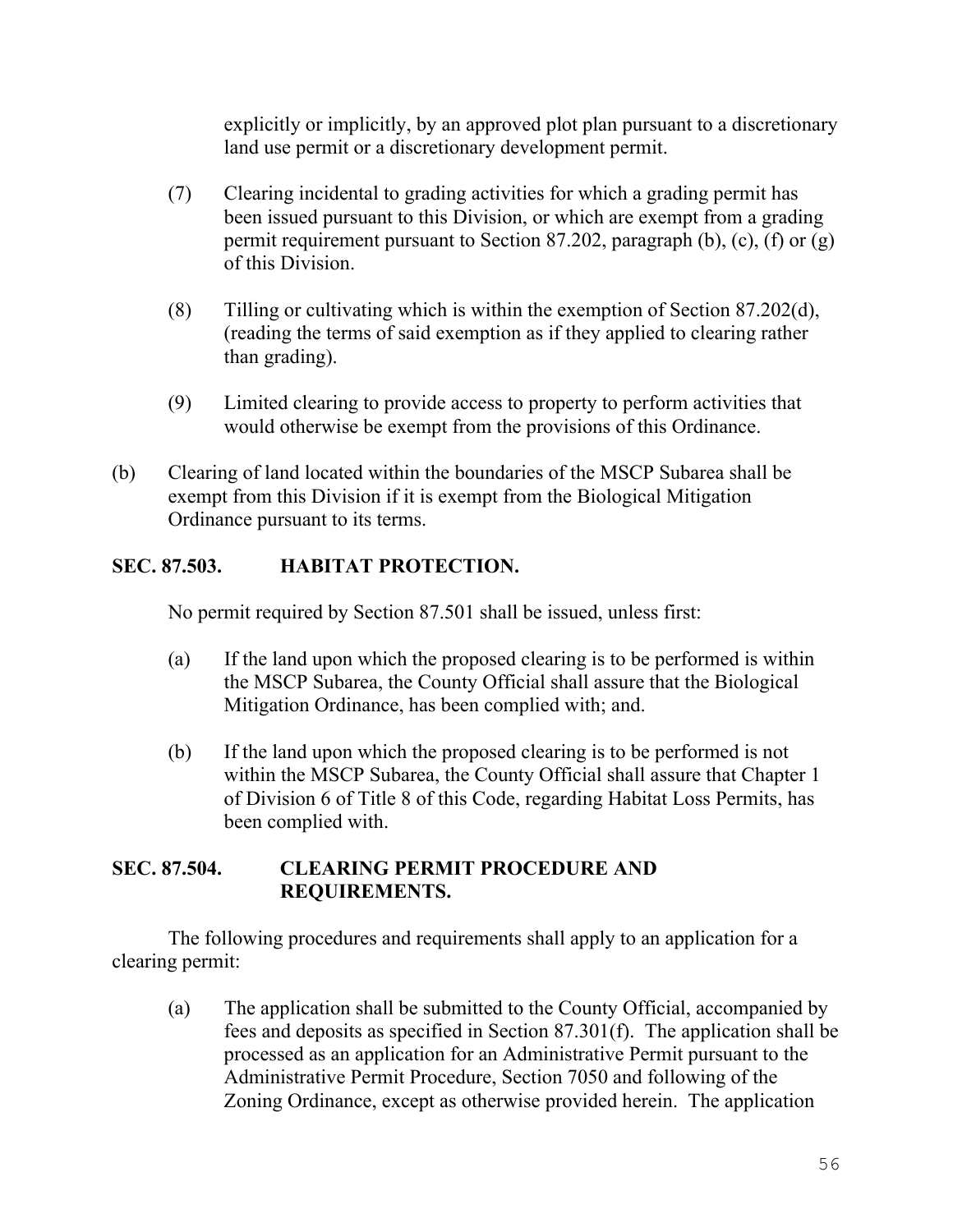(except for an application for agricultural clearing, which is governed by Section 87.506) shall include or be accompanied by plans which show or include the following:

- (1) a vicinity sketch;
- (2) property lines;
- (3) contour lines showing the topography of the existing ground, with a maximum contour interval of five feet;
- (4) the location, extent and square footage of the total area to be cleared;
- (5) the location, nature and extent of all vegetation growing on the area to be cleared and the area within 100 feet;
- (6) dust control measures sufficient to comply with Section 87.428;
- (7) information and documentation sufficient to enable the County Official to make the determinations required by the California Environmental Quality Act (CEQA);
- (8) a signed statement by the owner as to the proposed use of the area to be cleared;
- (9) all watercourses located on the site; and
- (10) such other information as the County Official may require.
- (b) The application (except for an application for agricultural clearing, which is governed by Section 87.506) may be approved if the County Official determines that:
	- (1) the proposed clearing is exempt from environmental review under the terms of CEQA, or the proposed clearing would not have a significant effect on the environment, or all significant effects have been mitigated; if the County Official determines that the proposed clearing would have one or more significant effects which are not mitigated, he or she shall deny the permit;
	- (2) the proposed clearing conforms to all requirements of this Division and other applicable County ordinances; and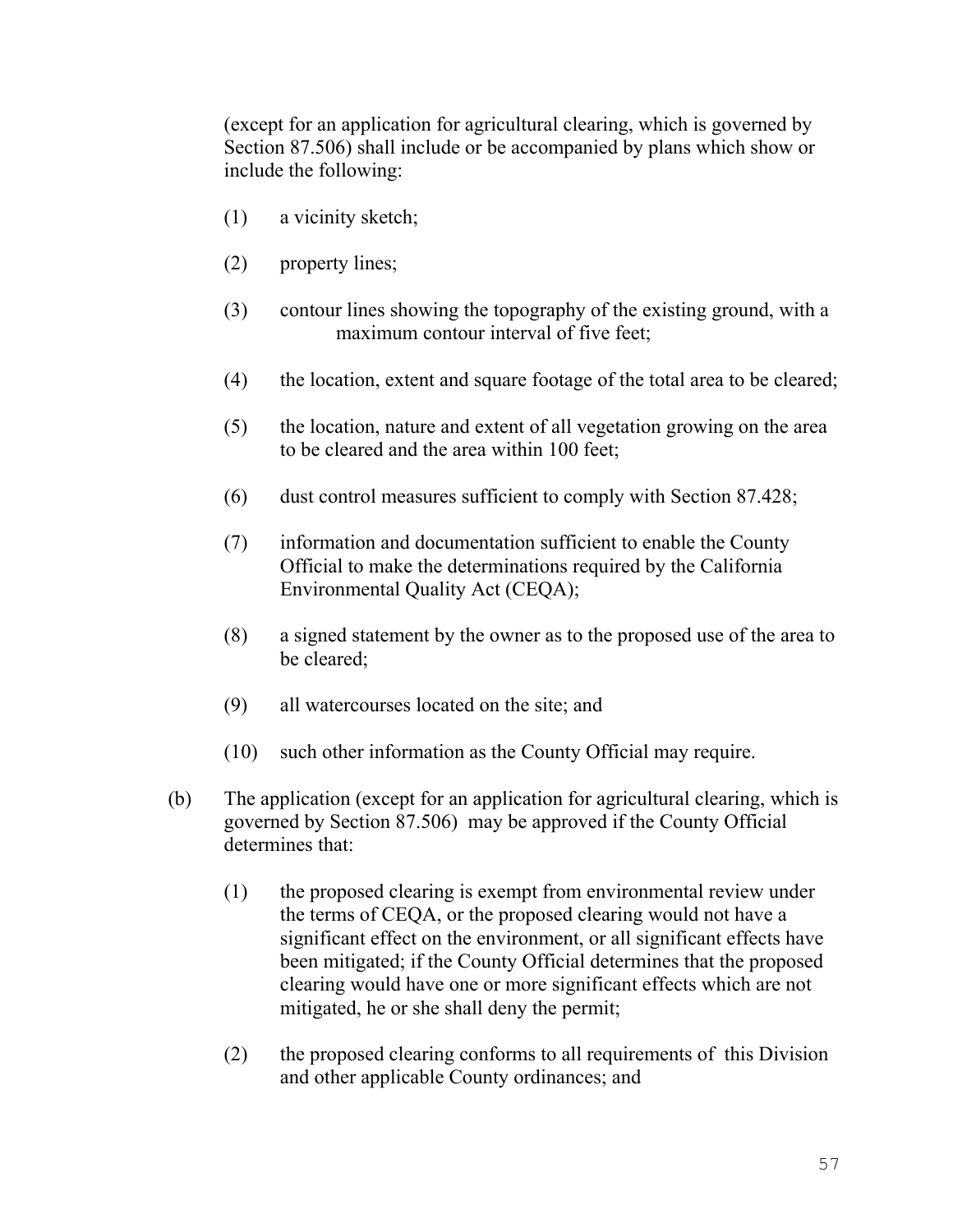- (3) none of the grounds for denial of a permit specified at Section 87.211, paragraphs (a), (c), (d), (e) or (f) exists (reading said provisions as if they applied to clearing rather than grading).
- (c) The provisions of the Administrative Permit Procedure regarding appeals shall apply, except that an application which has been denied on the basis that the proposed clearing would have one or more significant effects which are not mitigated, is subject to appeal only directly to the Board of Supervisors. If the Board of Supervisors determines that the proposed clearing would have one or more significant effects which are not mitigated, it shall deny the appeal unless it makes a statement of overriding considerations pursuant to CEQA. The time periods specified in the Administrative Permit Procedure shall commence to run from the date that environmental documentation prepared to comply with CEQA has been completed.
- (d) All clearing authorized by an approved clearing permit shall be completed within 12 months of the date of approval. The County Official may grant one extension of said period, for up to an additional 12 months, if he or she determines that no significant changes in the work are proposed, and substantial progress has been made towards completion.

## **SEC. 87.505. CLEARING FOR LAND DEVELOPMENT.**

Clearing to be performed in preparation for land development shall not be undertaken until all discretionary approvals for the land development have been issued.

# **SEC. 87.506. AGRICULTURAL CLEARING.**

- (a) The Agricultural Permit Coordinator appointed pursuant to Section 87.205 of this Division shall also facilitate applications for agricultural clearing permits. The County Official's guidance documents prepared pursuant to that Section shall also provide guidance concerning approval and implementation of agricultural clearing permits.
- (b) An application for an agricultural clearing permit shall comply with Section 87.504, except that the application contents and the standards for issuance of the permit shall be the same as those specified Section 87.205 of this division, applying the requirements of that Section as if the term "clearing" were used instead of "grading".
- (c) For a period of five years (ten years if the land is located within the MSCP Subarea) from and after the date of issuance of the agricultural clearing permit, no